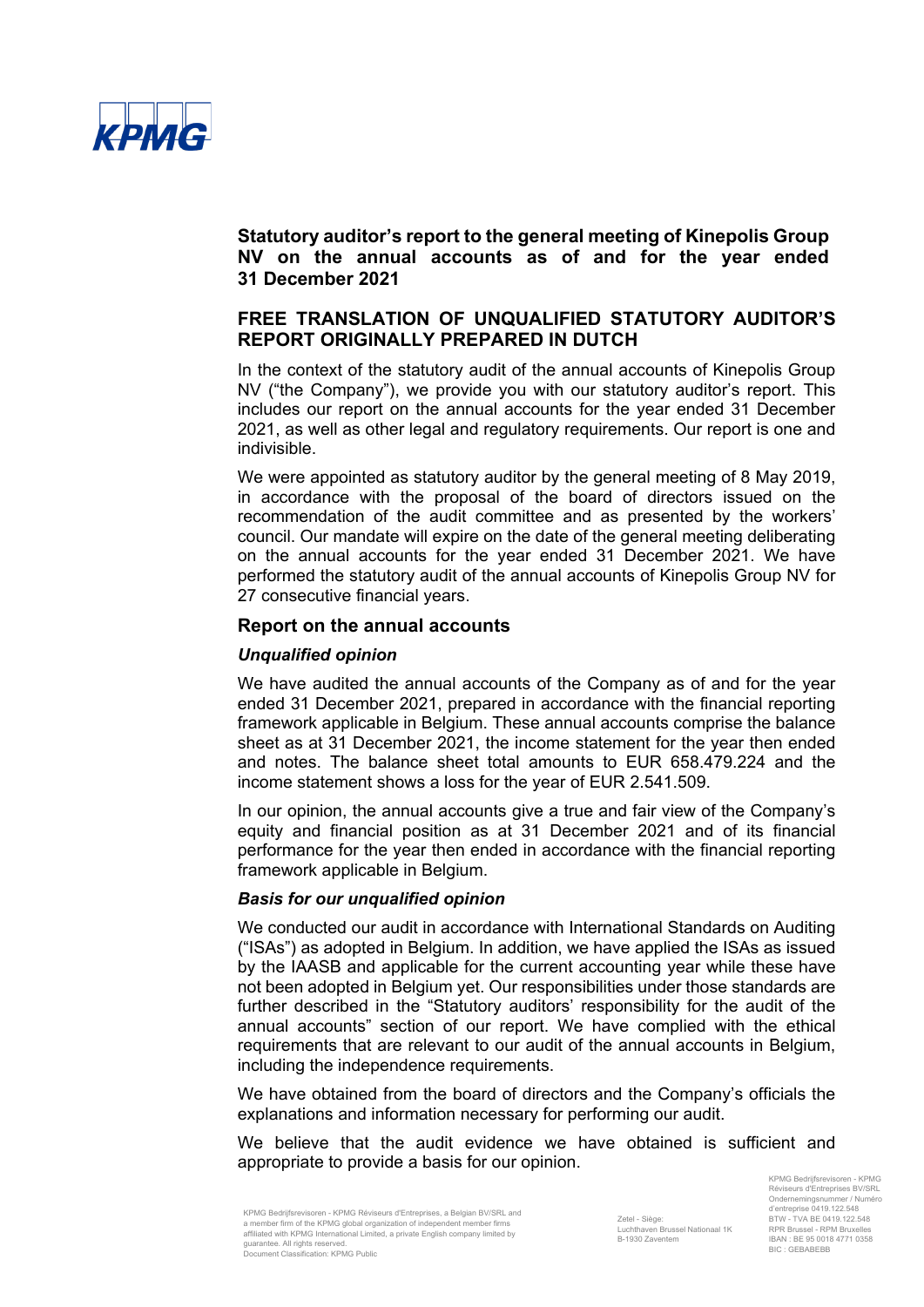

## *Key audit matter*

Key audit matters are those matters that, in our professional judgement, were of most significance in our audit of the annual accounts of the current period. These matters were addressed in the context of our audit of the annual accounts as a whole, and in forming our opinion thereon, and we do not provide a separate opinion on these matters.

### *Impairment of investments in subsidiaries*

We refer to notes VOL-kap 6.4.1, VOL-kap 6.5.1 and VOL-kap 6.15 of the annual accounts.

— *Description*

The Company is the ultimate parent of the Kinepolis Group. In this capacity, it owns investments in subsidiaries, which are valued at historical cost, unless management assesses that a permanent impairment or devaluation exists. Based on Belgian accounting principles, investments in subsidiaries are subject to an annual impairment test in the framework of the preparation of the annual accounts.

Management applied the following approach to assess whether these investments in subsidiaries are subject to impairment. The net book value of each investment is being compared to the proportion of net assets owned by the Company in the related subsidiary. To assess whether the impairment is permanent, management takes into account recent financial information of the subsidiary, budgeted future performances and, if applicable, other elements.

- ― This matter is a key audit matter because of:
	- the significance of the balance (66% of total assets), and
	- management judgement involved in the assessment of the permanent nature of the impairment of the investments in subsidiaries.
- *Our audit procedures*

Amongst other things, we performed the following audit procedures:

- we have agreed key data used by management in its analysis, to underlying evidence, notably, the net asset position, the percentage of ownership and any other relevant financial information;
- when elements were identified for a possible permanent impairment or devaluation, we challenged key inputs and data used in the valuation model used by management, such as forecasted revenues, operating costs, maintenance capital expenditure, and respective weighted average cost of capital based on our knowledge of the business and the cinema industry. We assessed the Company's historical ability to forecast cash flows, and challenged the reasonableness of current forecasts given the future strategy of the Company and our understanding of the Company's past performance;
- we verified the mathematical accuracy of the discounted cash flow model;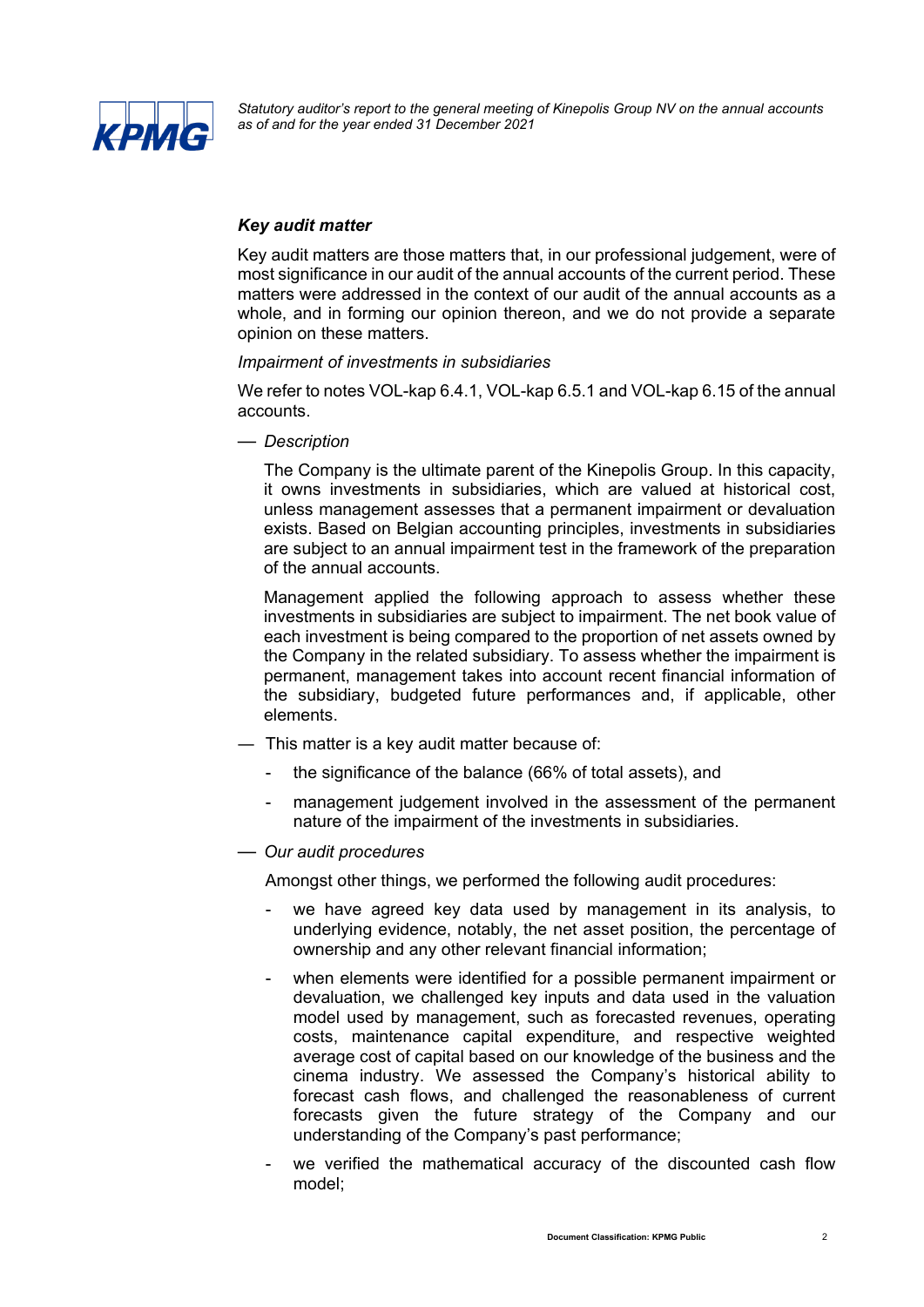

we performed sensitivity analyses on the respective weighted average cost of capital and the forecasted cash flows used by the Company to assess what change thereto would result in a different conclusion being reached, and assessing whether there were any indications of management bias in the selection of these assumptions.

## *Board of directors' responsibilities for the preparation of the annual accounts*

The board of directors is responsible for the preparation of these annual accounts that give a true and fair view in accordance with the financial reporting framework applicable in Belgium, and for such internal control as board of directors determines is necessary to enable the preparation of annual accounts that are free from material misstatement, whether due to fraud or error.

In preparing the annual accounts, the board of directors is responsible for assessing the Company's ability to continue as a going concern, disclosing, as applicable, matters related to going concern and using the going concern basis of accounting unless the board of directors either intends to liquidate the Company or to cease operations, or has no realistic alternative but to do so.

### *Statutory auditor's responsibilities for the audit of the annual accounts*

Our objectives are to obtain reasonable assurance as to whether the annual accounts as a whole are free from material misstatement, whether due to fraud or error, and to issue an auditor's report that includes our opinion. Reasonable assurance is a high level of assurance, but is not a guarantee that an audit conducted in accordance with ISAs will always detect a material misstatement when it exists. Misstatements can arise from fraud or error and are considered material if, individually or in the aggregate, they could reasonably be expected to influence the economic decisions of the users taken on the basis of these annual accounts.

When performing our audit we comply with the legal, regulatory and professional requirements applicable to audits of the annual accounts in Belgium. The scope of the statutory audit of the annual accounts does not extend to providing assurance on the future viability of the Company nor on the efficiency or effectivity of how the board of directors has conducted or will conduct the business of the Company. Our responsibilities regarding the going concern basis of accounting applied by the board of directors are described below.

As part of an audit in accordance with ISAs, we exercise professional judgement and maintain professional skepticism throughout the audit. We also perform the following procedures:

— Identify and assess the risks of material misstatement of the annual accounts, whether due to fraud or error, design and perform audit procedures responsive to those risks, and obtain audit evidence that is sufficient and appropriate to provide a basis for our opinion. The risk of not detecting a material misstatement resulting from fraud is higher than for one resulting from error, as fraud may involve collusion, forgery, intentional omissions, misrepresentations, or the override of internal control;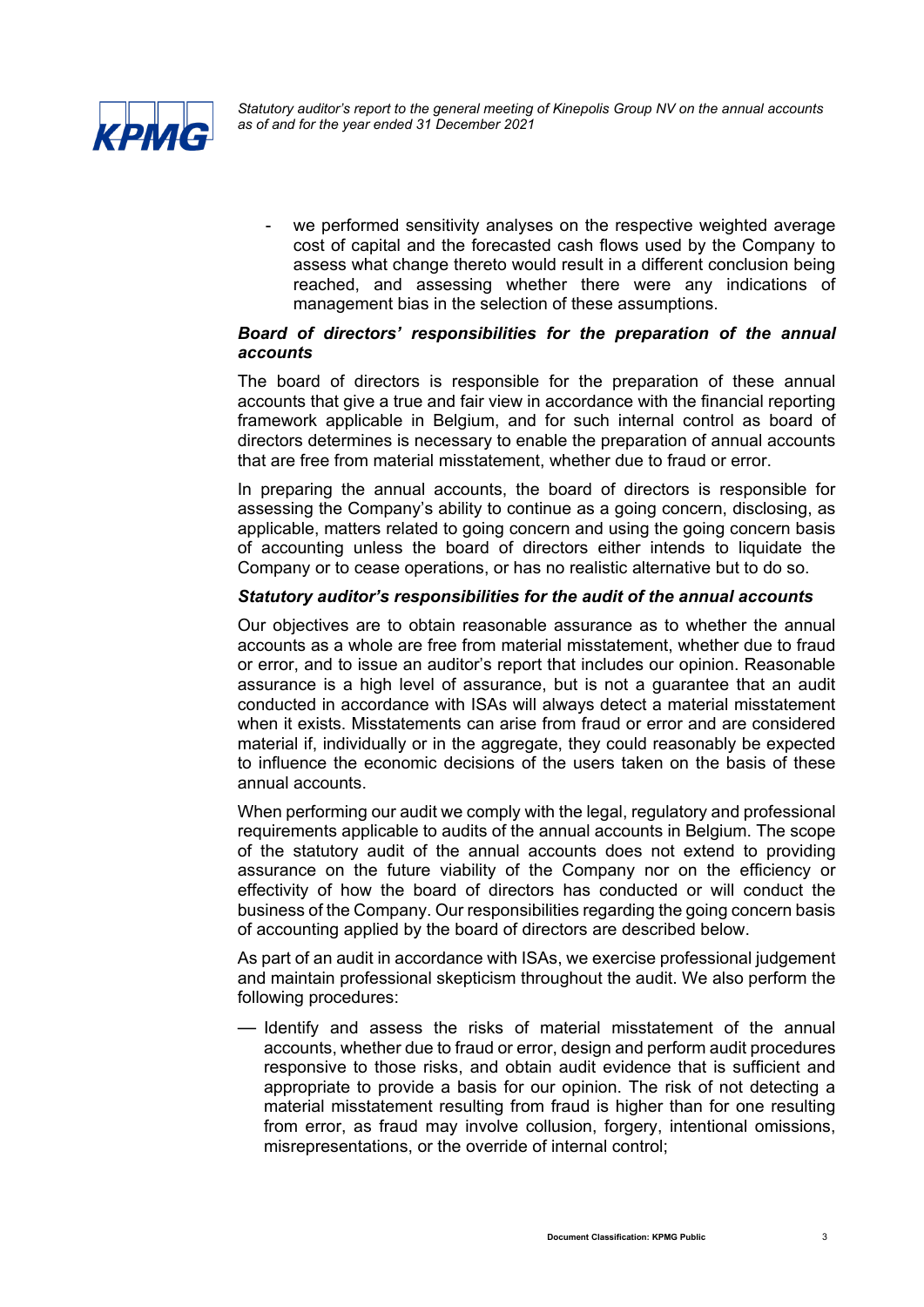

- Obtain an understanding of internal controls relevant to the audit in order to design audit procedures that are appropriate in the circumstances, but not for the purpose of expressing an opinion on the effectiveness of the Company's internal control;
- Evaluate the appropriateness of accounting policies used and the reasonableness of accounting estimates and related disclosures made by board of directors;
- Conclude on the appropriateness of board of directors' use of the going concern basis of accounting and, based on the audit evidence obtained, whether a material uncertainty exists related to events or conditions that may cast significant doubt on the Company's ability to continue as a going concern. If we conclude that a material uncertainty exists, we are required to draw attention in our auditors' report to the related disclosures in the annual accounts or, if such disclosures are inadequate, to modify our opinion. Our conclusions are based on the audit evidence obtained up to the date of our auditors' report. However, future events or conditions may cause the Company to cease to continue as a going concern;
- Evaluate the overall presentation, structure and content of the annual accounts, including the disclosures, and whether the annual accounts represent the underlying transactions and events in a manner that achieves fair presentation.

We communicate with the audit committee regarding, among other matters, the planned scope and timing of the audit and significant audit findings, including any significant deficiencies in internal control that we identify during our audit.

We also provide the audit committee with a statement that we have complied with relevant ethical requirements regarding independence, and to communicate with them all relationships and other matters that may reasonably be thought to bear on our independence, and where applicable, related safeguards.

For the matters communicated with the audit committee, we determine those matters that were of most significance in the audit of the annual accounts of the current period and are therefore the key audit matters. We describe these matters in our auditor's report unless law or regulation precludes public disclosure about the matter.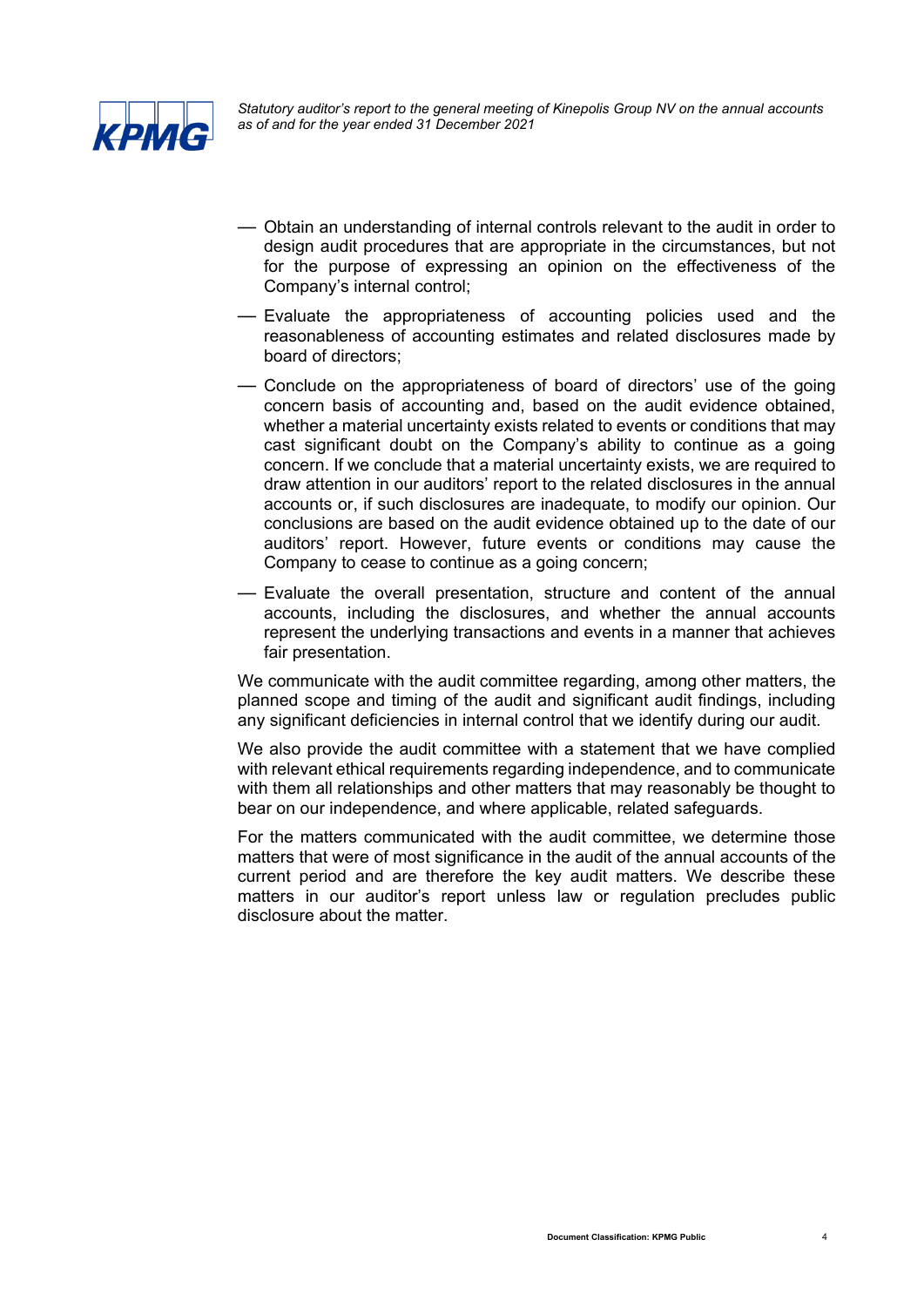

# **Other legal and regulatory requirements**

### *Responsibilities of the Board of Directors*

The board of directors is responsible for the preparation and the content of the board of directors' annual report on the annual accounts, of the documents required to be filed in accordance with the legal and regulatory requirements, for maintaining the Company's accounting records in compliance with the applicable legal and regulatory requirements, as well as for the Company's compliance with the Companies' and Associations' Code and the Company's articles of association.

### *Statutory auditor's responsibilities*

In the context of our engagement and in accordance with the Belgian standard which is complementary to the International Standards on Auditing as applicable in Belgium, our responsibility is to verify, in all material respects, the board of directors' annual report on the annual accounts, certain documents to be filed in accordance with legal and regulatory requirements and compliance with certain requirements of the Companies' and Associations' Code and with the Company's articles of association, and to report on these matters.

### *Aspects concerning the board of directors' annual report on the annual accounts*

Based on specific work performed on the board of directors' annual report on the annual accounts, we are of the opinion that this report is consistent with the annual accounts for the same period and has been prepared in accordance with articles 3:5 and 3:6 of the Companies' and Associations' Code.

In the context of our audit of the annual accounts, we are also responsible for considering, in particular based on the knowledge gained throughout the audit, whether the board of directors' annual report on the annual accounts contains material misstatements, that information is incorrectly stated or misleading. In the context of the procedures carried out, we did not identify any material misstatements that we have to report to you.

The non-financial information required by article 3:6 §4 of the Companies' and Associations' Code has been included in the board of directors' annual report on the annual accounts. The Company has prepared this non-financial information based on ISO26000. In accordance with art 3:75  $\S$ 1, 1<sup>st</sup> paragraph, 6° of the Companies' and Associations' Code, we do not comment on whether this nonfinancial information has been prepared in accordance with the mentioned ISO26000.

#### *Information regarding the social balance sheet*

The social balance sheet, which is to be filed with the National Bank of Belgium in accordance with article 3:12 §1 8° of the Companies' and Associations' Code, includes, with respect to form and content, the information required by law, including the information regarding salaries and training, and does not present any material inconsistencies with the information that we became aware of during the performance of our engagement.